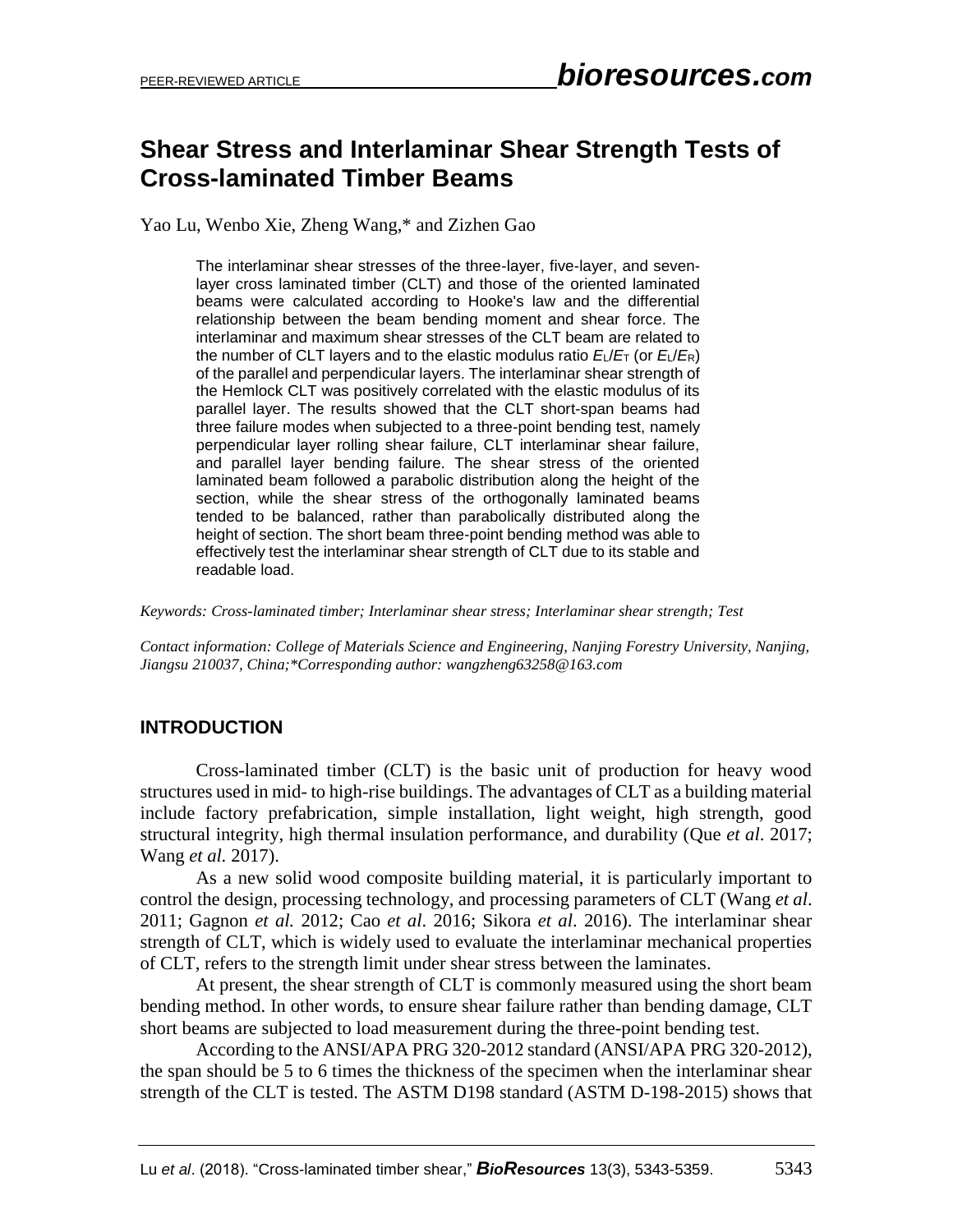the short beam three-point bending method is suitable for testing the interlaminar shear strength of engineered wood products with irregular sections, including those with rectangular sectional wood materials, wooden joists, and circular columns.

Moreover, the interlaminar shear strength of the rectangular section wood specimen is 1.5 times the average shear stress of the section, namely 3*P*/4*bh*, where *P* is the interlaminar shear failure load of specimen, *b* is the width, and *h* is the thickness. It is uncertain whether the calculation formula of interlaminar shear strength based on the ASTM D198 standard is suitable for CLT. It is necessary to find a way to estimate the accuracy of the test. One of the purposes of this work is to solve these two problems.

In the current work, the formula describing the normal stress of the CLT beam along the height of the rectangular section was obtained first according to the orthogonal anisotropy of CLT. Then, the calculation formula for the shear stress of the CLT beam was derived according to the differential relationship between the bending moment and the shear on the beam section. After that, the interlaminar and maximum shear stresses of the three-layer, five-layer, and seven-layer CLT beams were calculated. The interlaminar shear strength of the CLT hemlock was measured using a short-span three-point bending method with a span-to-depth ratio of 6 (ANSI/APA PRG 320-2012, ASTM D-198-2015).

## **EXPERIMENTAL**

#### **Interlaminar Shear Strength Test of Three-layer CLT**

According to the ANSI APA PRG320-2012 standard, the interlaminar shear strength of CLT was tested by means of short span three-point bending method.

The designed CLT boards had dimensions of 5,500 mm  $\times$  1,200 mm  $\times$  105 mm. Figure 1 shows the unit structure of the boards.



**Fig. 1.** CLT unit structure

The full-scale CLT boards (Fig. 1) were made on the CLT production line of the Ningbo Sino-Canada Low-Carbon Technology Research Institute Co., Ltd. according to the CLT manual (Wang *et al*. 2011) and conventional Canadian CLT production technology.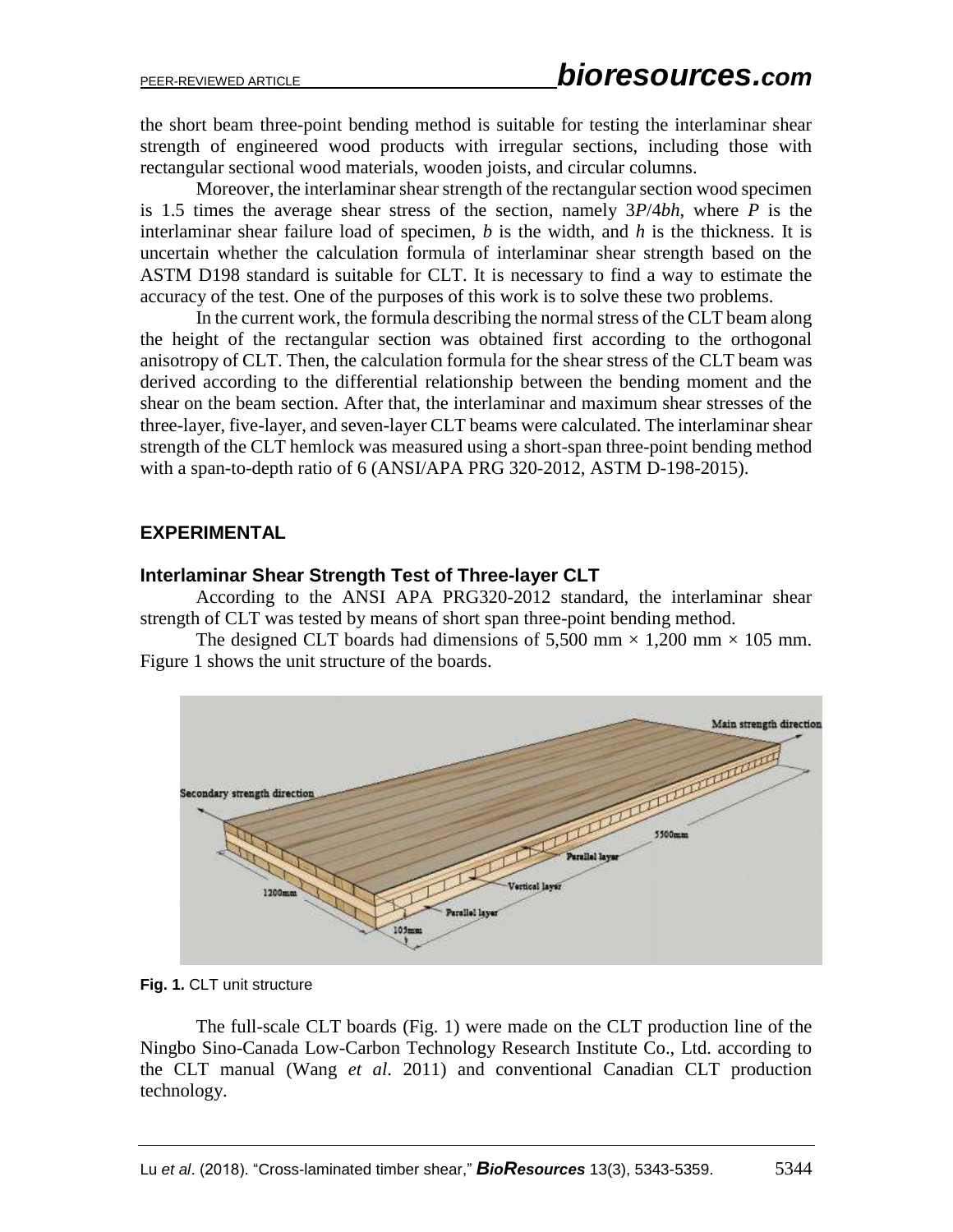There are two types of full-scale CLT boards: those consisting of three parallel layers of Hemlock Grade 1 (*E*=13.8 GPa), and those consisting of three parallel layers of Hemlock Grade 2 (*E*=10.3 GPa). These layers were numbered 1, 2, 3, 4, 6, and 8. The perpendicular layers of the CLT boards of Grades 1 and 2 were comprised of the hemlock with an average elastic modulus of 7.4 GPa. From one full-size CLT board, four specimens  $(735 \text{ mm} \times 305 \text{ mm} \times 105 \text{ mm})$  were obtained to achieve three-point bending with the span of 630 mm, *i.e*., a span-to-depth ratio is 6.

The test instruments consisted of one universal mechanical testing machine with a maximum load of 10T (including one set of load displacement analysis software) produced by Jinan Tianchen Testing Machine Manufacturing Co., Ltd. and one self-made vacuumpressurized circulation system, including a vacuum pressure tank  $(60 \text{ m}^3)$ , vacuum pump, air compressor, and tubes.

The interlaminar shear strength of the three-layer CLT was tested using the threepoint bending method. The loading point was located in the middle of span, while the loading direction was perpendicular to the specimen surface (Fig. 2).

During the test, to record the load-displacement curve the loading rate was set as 4 mm/min. The failure location and failure mode of the specimen were represented by the point at which the load-displacement curve deviated from the characteristic of loaddisplacement curve. During the test, with the load-displacement curve was automatically recorded. The failure position, failure type, and the corresponding characteristics of loaddisplacement curve were observed until the specimen was destroyed. The load values were recorded when the interlaminar shear failure occurred in the specimens. It was found that interlaminar shear failure load was the maximum load in the load-displacement curve, from which the interlaminar shear strength of CLT could be calculated.



**Fig. 2**. Interlaminar shear strength test of CLT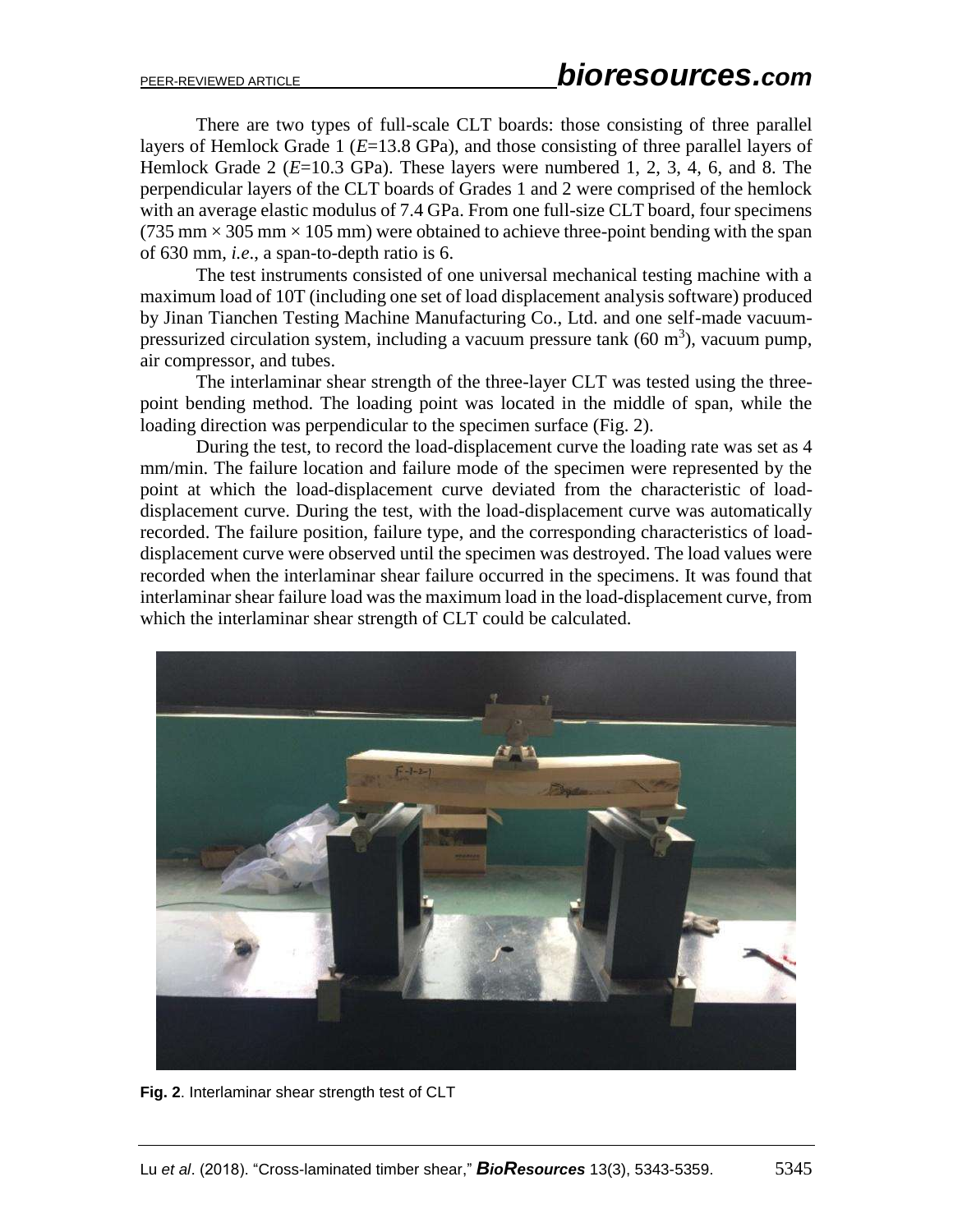## **Load-displacement Curve and Corresponding Failure Mode of CLT Three-Point Bending Test**

In the three-point bending loading process, the load-displacement curve was recorded in order to be able to synchronously observe the failure mode of the specimen. When the first load peak appeared in load-displacement curve, the cross grain of the perpendicular layer of the specimen showed cracks and a sloping failure surface.



**Fig. 3.** Load-displacement curve of CLT three-point bending test



**Fig. 4**. Destruction surface of three-layer CLT short-span beam under three-point bending load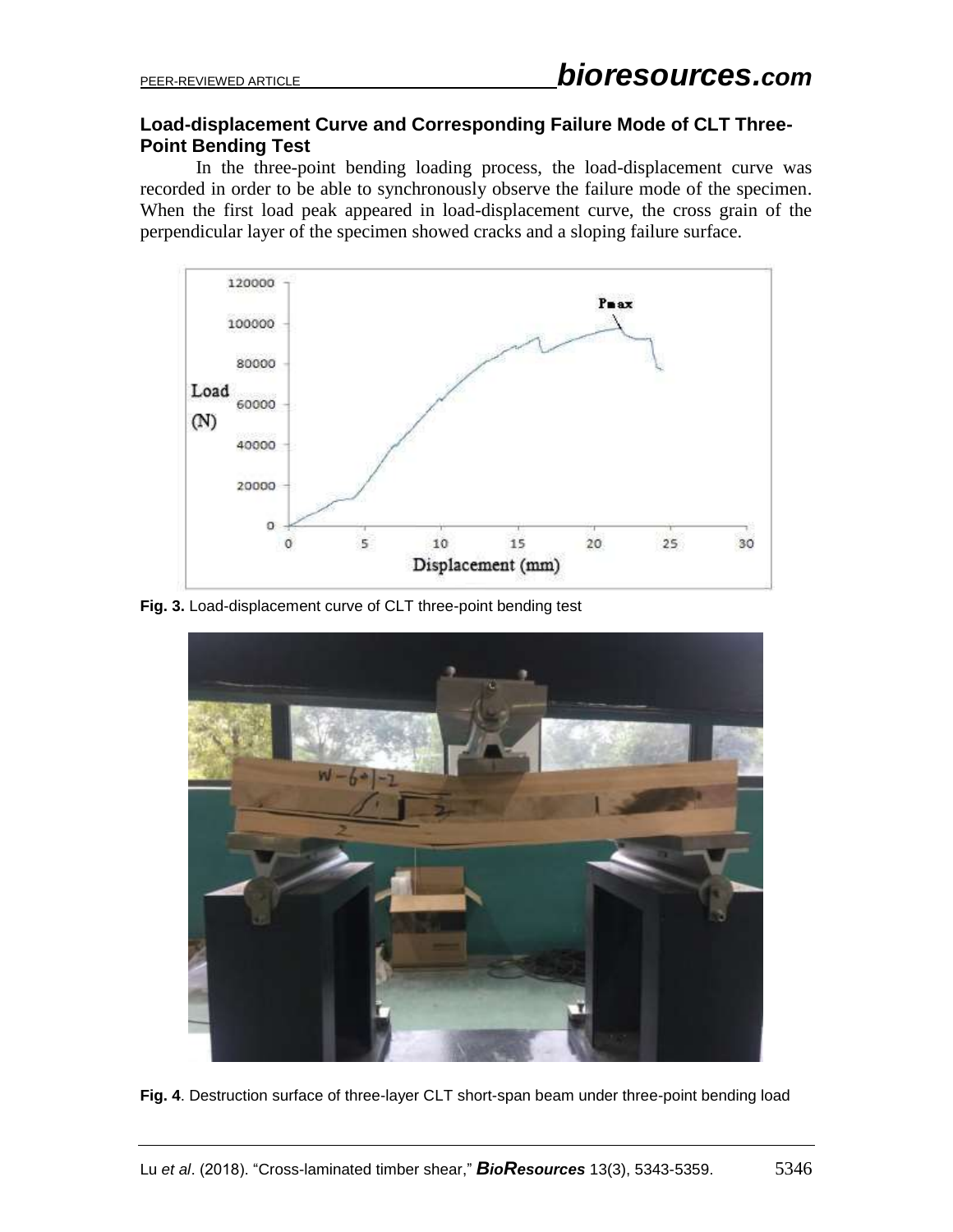The failure mode during the loading process in the three-point bending test and the corresponding load in the load-displacement curve showed that the interlaminar shear failure load was the maximum load in the three-point bending load-displacement curve.

After local unloading, the displacement slowly increased with the reduction in the load. After that, the displacement could be increased only by increasing the load. The specimen suffered interlaminar shear failure when the second peak was reached, namely at the maximum load in the load-displacement curve. Then, the load decreased, first slowly, then sharply, with the increase in displacement. When the third peak occurred in the loaddisplacement curve, the parallel layer of the specimen was damaged by tensile fracture, resulting in the complete failure of the specimen (Figs. 3 and 4).

## **RESULTS AND DISCUSSION**

#### **Failure Mode of CLT Beam during Three-point Bending**

When the span-to-depth ratio of the three-point bending specimen is less than 7, the effect of shear stress on beam deformation will rapidly increase with the decrease in spanto-depth ratio. For instance, when the span-to-depth ratios are 6, 5, and 4 for simple beams with concentrated force across the center, the percentages of bending deformation of the shear stress and bending moment were 7.9, 11.4, and 17.8%, respectively (Shao and Ma 1988). Therefore, the specimens with small span-to-depth ratios (6, 5, or 4) were applied to improve shear strength accuracy. In this work, the span-to-depth ratio of specimen in the test was 6.

When the CLT beam was loaded by short-span three-point bending, the failure location was close to the lower support. The failure surface was near the interface between the parallel and perpendicular layers, closer to the parallel layer. Wood chips could be found on the interlaminar shear failure surface, indicating that the failure was not due to insufficient cementing strength at the adhesive layer. The failure location near the lower support led to a small bending moment (namely normal stress) on the adjacent section. As there is a large shear stress at the interface between parallel and perpendicular layers, it is considered to be a virtually pure shear state. The interlayer bore most of the shear deformation, and the failure surface was the interlayer. Thus, the interlaminar shear strength of the CLT was the shear stress as determined by the interlaminar failure load.

#### **Shear Stress Analysis of CLT beam**

#### *Normal stress of three-layer CLT beam*

CLT beams with a parallel layer/perpendicular layer/parallel layer structure are orthotropic. The material property is symmetrical in the middle of the beam  $(y = 0)$ , see Fig. 5(a)). When the beam bends, the longitudinal strain is represented by  $\varepsilon_x$  for the neutral axis *y* = 0. The longitudinal strain of the beam changes linearly with *y* ( $\varepsilon_x = \kappa y$ ), where  $\kappa$  is the curvature of beam. In other words,  $\varepsilon_x$  had linear variation along the section depth.

The strain at the junction of the parallel and perpendicular layers was continuous (Timoshenko and Gere 1978). The parallel and perpendicular layers had different elastic moduli  $E_1$  and  $E_2$  (Wang *et al.* 2016). Therefore, the normal stress of the CLT beams was discontinuous at the junction of the parallel and perpendicular layers, and there was a hop (Fig. 5 (b)).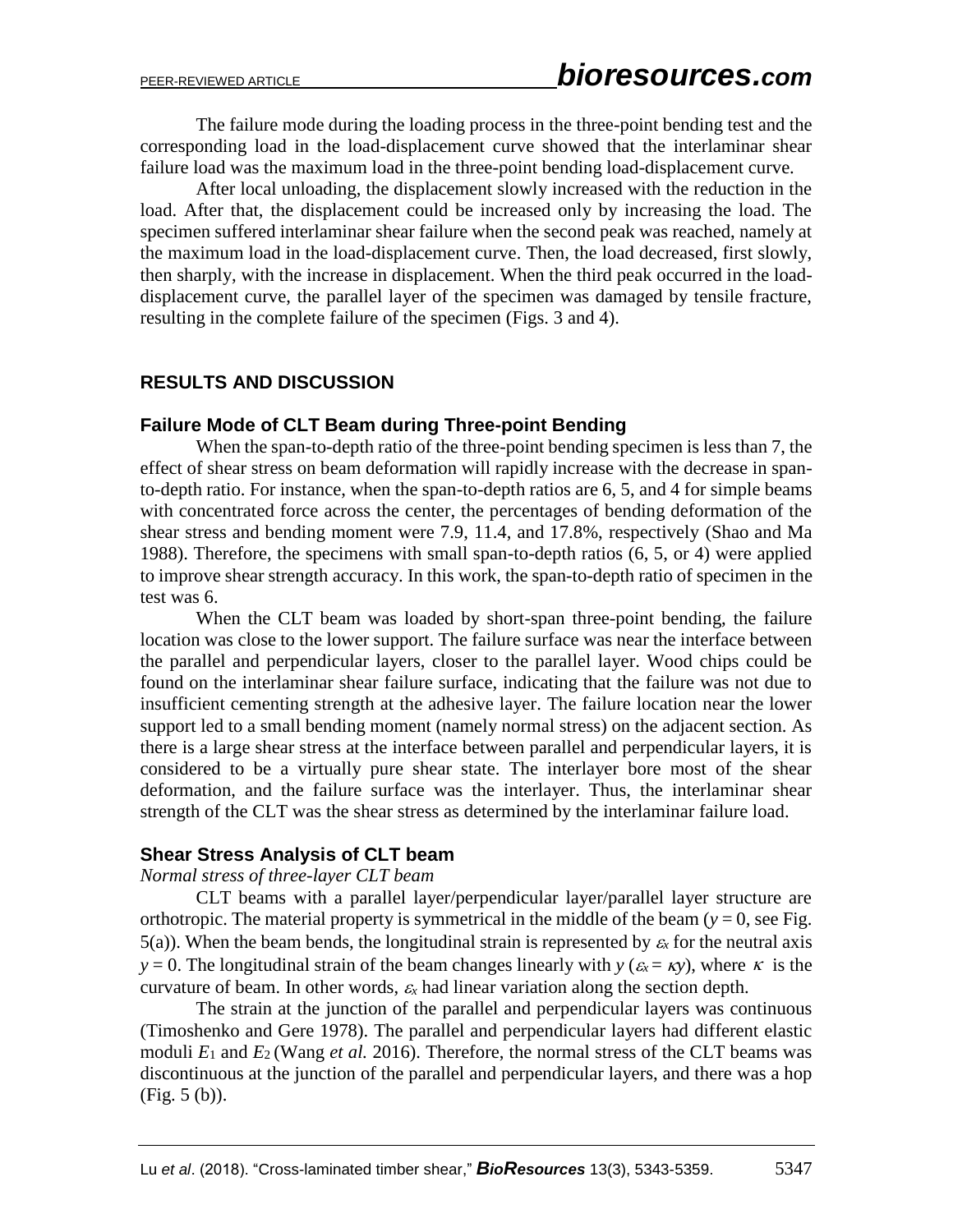

**Fig. 5.** Three -layer CLT coordinate system and normal stress distribution

According to Hooke's law, the normal stress  $\sigma_x$  of the CLT beam on Section x could be expressed as,

$$
\sigma_x = E_1 \varepsilon = E_1 \kappa y, h / 6 \le |y| \le h / 2
$$
  
\n
$$
\sigma_x = E_2 \varepsilon = E_2 \kappa y, 0 \le |y| \le h / 6
$$
\n(1)

where  $\kappa$  is the neutral layer curvature of beam,  $E_1$  is the elastic modulus of the parallel layer; *E*<sup>2</sup> represents the elastic modulus of the perpendicular layer, and *h* is the height of the rectangular section of beam.

The composite bending moment of  $\sigma_x$  on Section x could be expressed as

$$
M=\int_A \sigma_x y dA
$$

Formula (1) was substituted to derive

$$
M = 2[\int_{h/6}^{h/2} E_1 \kappa y^2 b dy + \int_0^{h/6} E_2 \kappa y^2 b dy
$$
  
\n
$$
M = \kappa E_1 I(\frac{26}{27} + \frac{E_2}{27E_1}),
$$
  
\n
$$
\kappa = \frac{M}{E_1 I(\frac{26}{27} + \frac{E_2}{27E_1})}
$$

where  $I = \frac{1}{a}bh^3$ 12  $I = \frac{1}{16}bh^3$ , and *b* is the width of rectangular section of beam.

Then, the normal stresses of the three-layer CLT beam on Section x could be expressed as

$$
\sigma_x = E_1 \varepsilon = E_1 \kappa y = \frac{My}{I(\frac{26}{27} + \frac{E_2}{27E_1})}, h/6 \le |y| \le h/2
$$
  

$$
\sigma_x = E_2 \varepsilon = E_2 \kappa y = \frac{My}{I(\frac{26}{27} + \frac{E_2}{27E_1})} \frac{E_2}{E_1}, 0 \le |y| \le h/6
$$
 (2)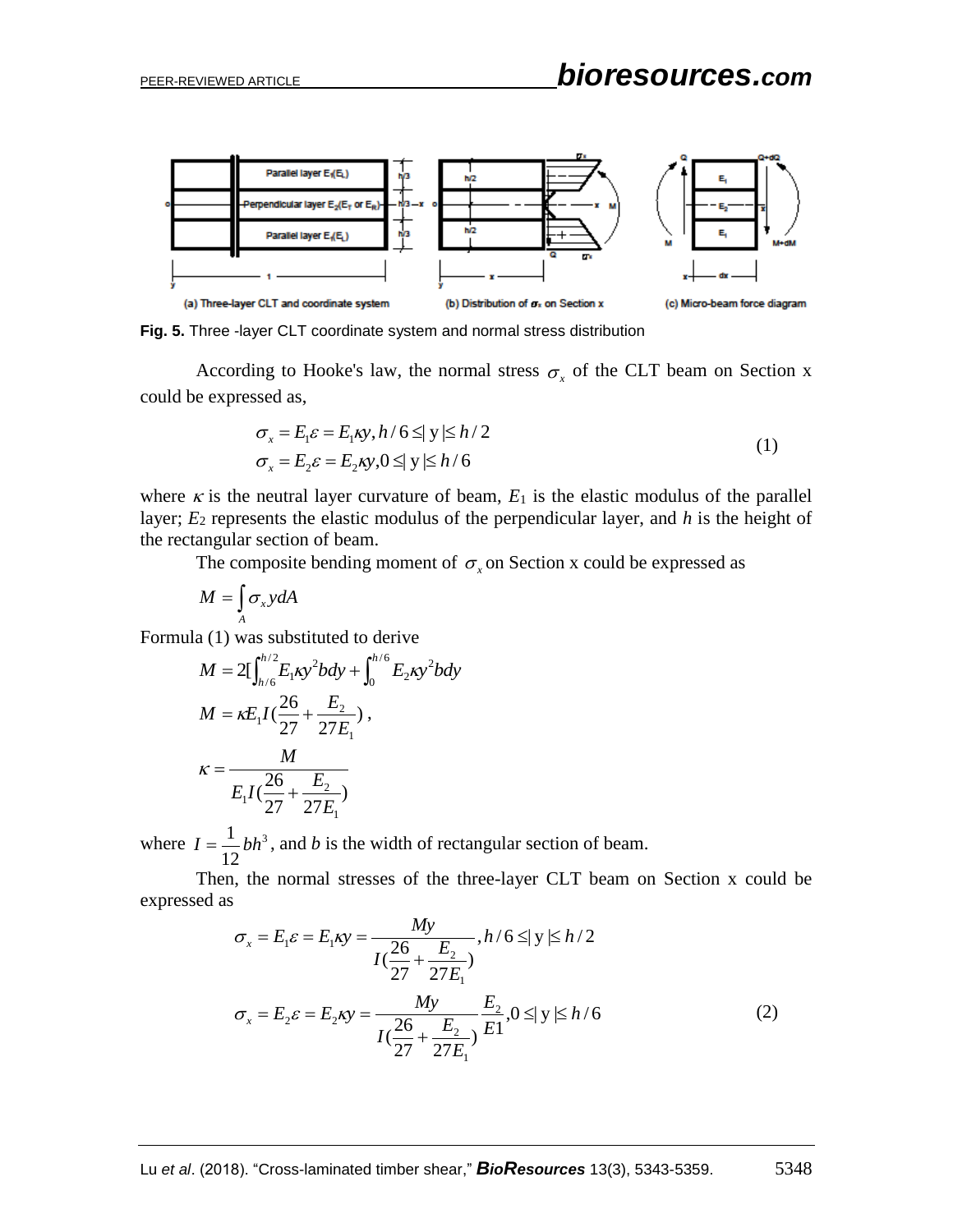*Shear stress of three-layer CLT beam*

On the transverse section of the bending beam, the bending moment *M* and shear stress *Q* satisfied the following differential relationship (see Fig. 5 (c)),

$$
\frac{dM}{dx} = Q\tag{3}
$$



**Fig. 6.** Force diagram of an element in the CLT beam

When  $h/6 \leq y \leq h/2$ , given the equilibrium condition of the micro-segment separators (x and  $x + dx$ ) in the x-direction Fig. 6), the following was true:

$$
v \cdot \tau = \int_{y}^{h/2} (\sigma_x + d\sigma_x) b \cdot d\sigma_y - \int_{y}^{h/2} \sigma_x b \cdot d\sigma_y = \int_{y}^{h/2} d\sigma_x b \cdot d\sigma_x
$$

$$
\tau = \int_{y}^{h/2} \frac{d\sigma_x}{dx} dy
$$

According to Formula (A-2,A-3),

$$
\tau = \int_{y}^{h/2} \frac{dM}{dx} \frac{y}{I(\frac{26}{27} + \frac{E_{2}}{27E_{1}})} dy = \frac{Q}{2I(\frac{26}{27} + \frac{E_{2}}{27E_{1}})} (\frac{h^{2}}{4} - y^{2})
$$
  

$$
\tau = \frac{3Q}{2A(\frac{26}{27} + \frac{E_{2}}{27E_{1}})} (1 - 4y^{2}/h^{2})
$$
(4)

From Formula (4), when  $y = h/6$ , the shear stress could be expressed as

$$
\tau = 0.8889 \frac{3Q}{2A} (E_1/E_2 = 1)
$$

$$
\tau = 0.9195 \frac{3Q}{2A} (E_1/E_2 = 10)
$$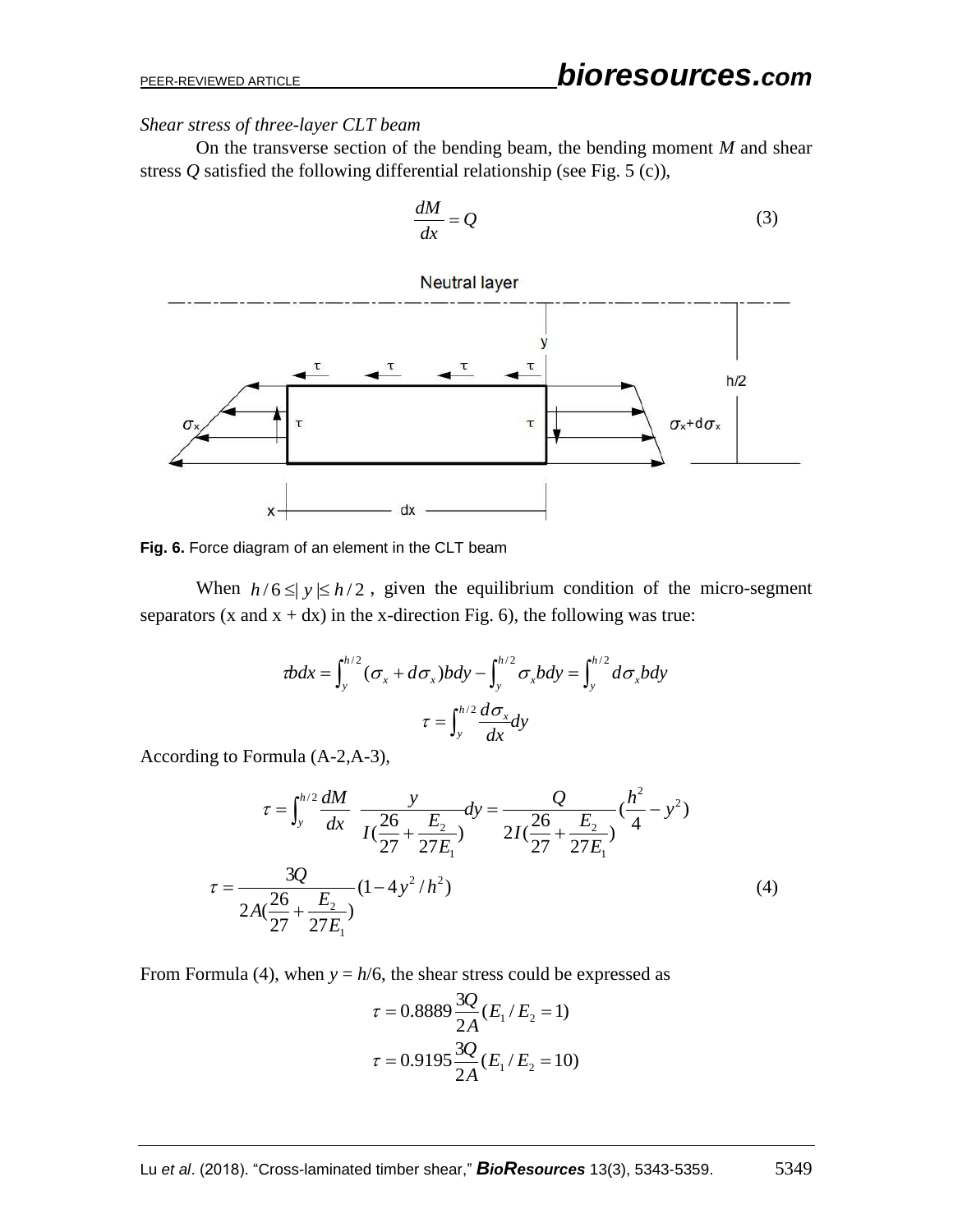$$
\tau = 0.9213 \frac{3Q}{2A} (E_1/E_2 = 20)
$$

$$
\tau = 0.9219 \frac{3Q}{2A} (E_1/E_2 = 30)
$$

The CLT beam experienced continuous shear stress at the junction of its parallel and perpendicular layers. However, the normal stress in the section was discontinuous at the junction of the parallel and perpendicular layers (with a jump).

When  $0 \leq y \leq h/6$ ,

$$
\tau = \frac{Q}{I} \int_{h/6}^{h/2} \frac{y}{\left(\frac{26}{27} + \frac{E_2}{27E_1}\right)} dy + \frac{Q}{I} \int_{y}^{h/6} \frac{y}{\left(\frac{26}{27} + \frac{E_2}{27E_1}\right)} \frac{E_2}{E_1} dy
$$
\n
$$
\tau = \frac{3Q}{2A\left(\frac{26}{27} + \frac{E_2}{27E_1}\right)} \left[\frac{8}{9} + \frac{E_2}{9E_1} (1 - 36y^2 / h^2)\right]
$$
\n(5)

From Formula (A-5), when  $y = 0$ , the shear stress could be expressed as

$$
\tau = \frac{3Q}{2A}(E_1/E_2 = 1), \tau = 0.9310 \frac{3Q}{2A}(E_1/E_2 = 10)
$$

$$
\tau = 0.9271 \frac{3Q}{2A}(E_1/E_2 = 20), \tau = 0.9257 \frac{3Q}{2A}(E_1/E_2 = 30)
$$

#### **Stress of Five-layer CLT Beam**

*Normal stress of five-layer CLT beam*

The five-layer CLT had a normal stress calculation similar to that of the three-layer laminated wood beam. First, the normal stresses of the parallel and the perpendicular layers were expressed as the elastic moduli and beam bending curvatures. After that, the normal stresses synthesized the bending moment of the section to derive the normal stress of the five-layer CLT as follows:

$$
\sigma_x = \frac{My}{I(\frac{99}{125} + \frac{26E_2}{125E_1})}, 3h/10 \le |y| \le h/2
$$
  

$$
\sigma_x = \frac{My}{I(\frac{99}{125} + \frac{26E_2}{125E_1})} \frac{E_2}{E_1}, h/10 \le |y| \le 3h/10
$$
  

$$
\sigma_x = \frac{My}{I(\frac{99}{125} + \frac{26E_2}{125E_1})}, 0 \le |y| \le h/10
$$
 (6)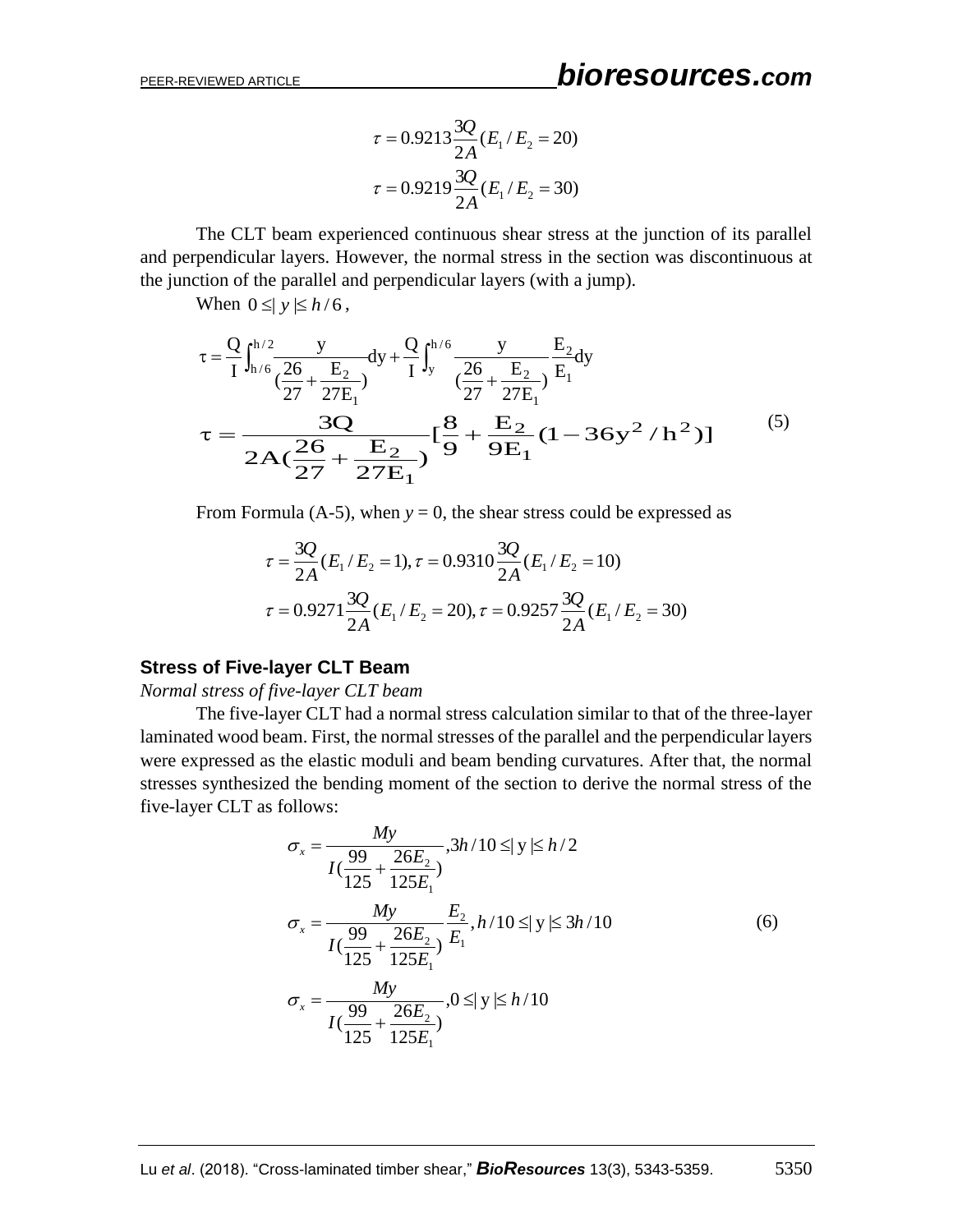*Shear stress of five-layer CLT beam*

When  $3h/10 \leq y \leq h/2$ ,

$$
\tau = \int_{y}^{h/2} \frac{dM}{dx} \frac{y}{I(\frac{99}{125} + \frac{26E_2}{125E_1})} bdy = \frac{Qb}{2I(\frac{99}{125} + \frac{26E_2}{125E_1})} (\frac{h^2}{4} - y^2)
$$
(7)

From Formula (8), when  $y = 3h/10$ , the shear stress was

$$
\tau = \frac{3Q}{2A(\frac{99}{125} + \frac{26E_2}{125E_1})} \frac{16}{25},
$$
  
\n
$$
\tau = 0.6400 \frac{3}{2} \frac{Q}{A} (E_1 / E_2 = 1)
$$
  
\n
$$
\tau = 0.7874 \frac{3}{2} \frac{Q}{A} (E_1 / E_2 = 10)
$$
  
\n
$$
\tau = 0.7976 \frac{3}{2} \frac{Q}{A} (E_1 / E_2 = 20)
$$
  
\n
$$
\tau = 0.8011 \frac{3}{2} \frac{Q}{A} (E_1 / E_2 = 30)
$$

When  $h/10 \leq y \leq 3h/10$ ,

$$
\begin{aligned}\n\text{hen } h/10 \leq |y| \leq 3h/10, \\
\tau &= \frac{Q}{I} \int_{3h/10}^{h/2} \frac{y}{\left(\frac{99}{125} + \frac{26E_2}{125E_1}\right)} b \, dy + \frac{Q}{I} \int_{y}^{3h/10} \frac{y}{\left(\frac{99}{125} + \frac{26E_2}{125E_1}\right)} \frac{E_2}{E_1} b \, dy \\
\tau &= \frac{3Q}{2A\left(\frac{99}{125} + \frac{26E_2}{125E_1}\right)} \frac{16}{25} + \frac{3Q}{2A} \frac{1}{\left(\frac{99}{125} + \frac{26E_2}{125E_1}\right)} \frac{E_2}{E_1} 4(9/100 - y^2/h^2)\n\end{aligned}\n\tag{8}
$$

From Formula (8), when  $y = h/10$ , the shear stress was

$$
\tau = \frac{3Q}{2A(\frac{99}{125} + \frac{26E_2}{125E_1})} \frac{16}{25} + \frac{3Q}{2A} \frac{1}{(\frac{99}{125} + \frac{26E_2}{125E_1})} \frac{E_2}{E_1} \frac{8}{25}
$$
  

$$
\tau = 0.96 \frac{3}{2} \frac{Q}{A} (E_1 / E_2 = 1)
$$
  

$$
\tau = 0.8268 \frac{3}{2} \frac{Q}{A} (E_1 / E_2 = 10)
$$
  

$$
\tau = 0.8175 \frac{3}{2} \frac{Q}{A} (E_1 / E_2 = 20)
$$
  

$$
\tau = 0.8145 \frac{3}{2} \frac{Q}{A} (E_1 / E_2 = 30)
$$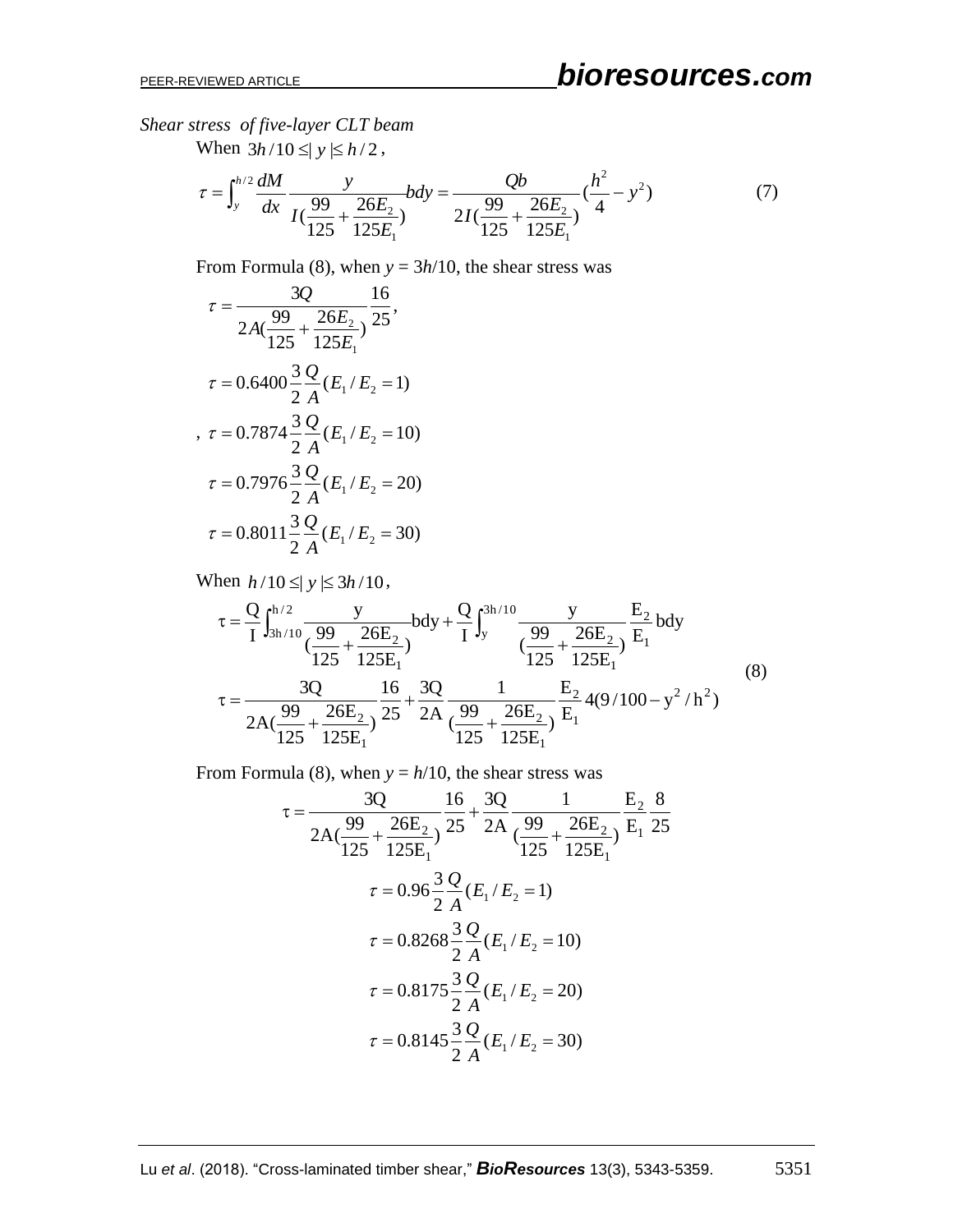When  $0 \leq y \leq h/10$ ,

When 
$$
0 \le |y| \le h/10
$$
,  
\n
$$
\tau = \frac{Q}{I} \left[ \int_{3h/10}^{h/2} \frac{y}{\left(\frac{99}{125} + \frac{26E_2}{125E_1}\right)} b dy + \int_{h/10}^{3h/10} \frac{y}{\left(\frac{99}{125} + \frac{26E_2}{125E_1}\right)} \frac{E_2}{E_1} b dy + \int_{y}^{h/10} \frac{y}{\left(\frac{99}{125} + \frac{26E_2}{125E_1}\right)} \frac{E_2}{E_1} b dy \right]
$$
\n
$$
\tau = \frac{3Q}{2A} \left[ \frac{16}{25\left(\frac{99}{125} + \frac{26E_2}{125E_1}\right)} + \frac{8}{25\left(\frac{99}{125} + \frac{26E_2}{125E_1}\right)} \frac{E_2}{E_1} + \frac{1}{25\left(\frac{99}{125} + \frac{26E_2}{125E_1}\right)} (1 - 100y^2/h^2) \right]
$$
\n(9)

From Formula (9), when  $y = 0$ , the shear stress was

$$
\tau = \frac{3}{2} \frac{Q}{A} (E_1 / E_2 = 1)
$$
  
\n
$$
\tau = 0.8760 \frac{3}{2} \frac{Q}{A} (E_1 / E_2 = 10)
$$
  
\n
$$
\tau = 0.8674 \frac{3}{2} \frac{Q}{A} (E_1 / E_2 = 20)
$$
  
\n
$$
\tau = 0.8645 \frac{3}{2} \frac{Q}{A} (E_1 / E_2 = 30)
$$

#### **Stress of Seven-layer CLT Beam**

*Normal stress of seven-layer CLT beam*

The seven-layer CLT had normal stress calculations similar to those of the threelayer laminated wood beam. First, the normal stresses of the parallel and perpendicular layers were expressed as elastic moduli and beam bending curvatures. After that, the normal stresses synthesized the bending moment to obtain the normal stress of the sevenlayer CLT.

$$
\sigma_x = \frac{My}{I(\frac{244}{343} + \frac{99E_2}{343E_1})}, 5h/14 \le |y| \le h/2
$$
\n
$$
\sigma_x = \frac{My}{I(\frac{244}{343} + \frac{99E_2}{343E_1})} \frac{E_2}{E_1}, 3h/14 \le |y| \le 5h/14
$$
\n
$$
\sigma_x = \frac{My}{I(\frac{244}{343} + \frac{99E_2}{343E_1})}, h/14 \le |y| \le 3h/14
$$
\n
$$
\sigma_x = \frac{My}{I(\frac{244}{343} + \frac{99E_2}{343E_1})} \frac{E_2}{E_1}, 0 \le |y| \le h/10
$$
\n(10)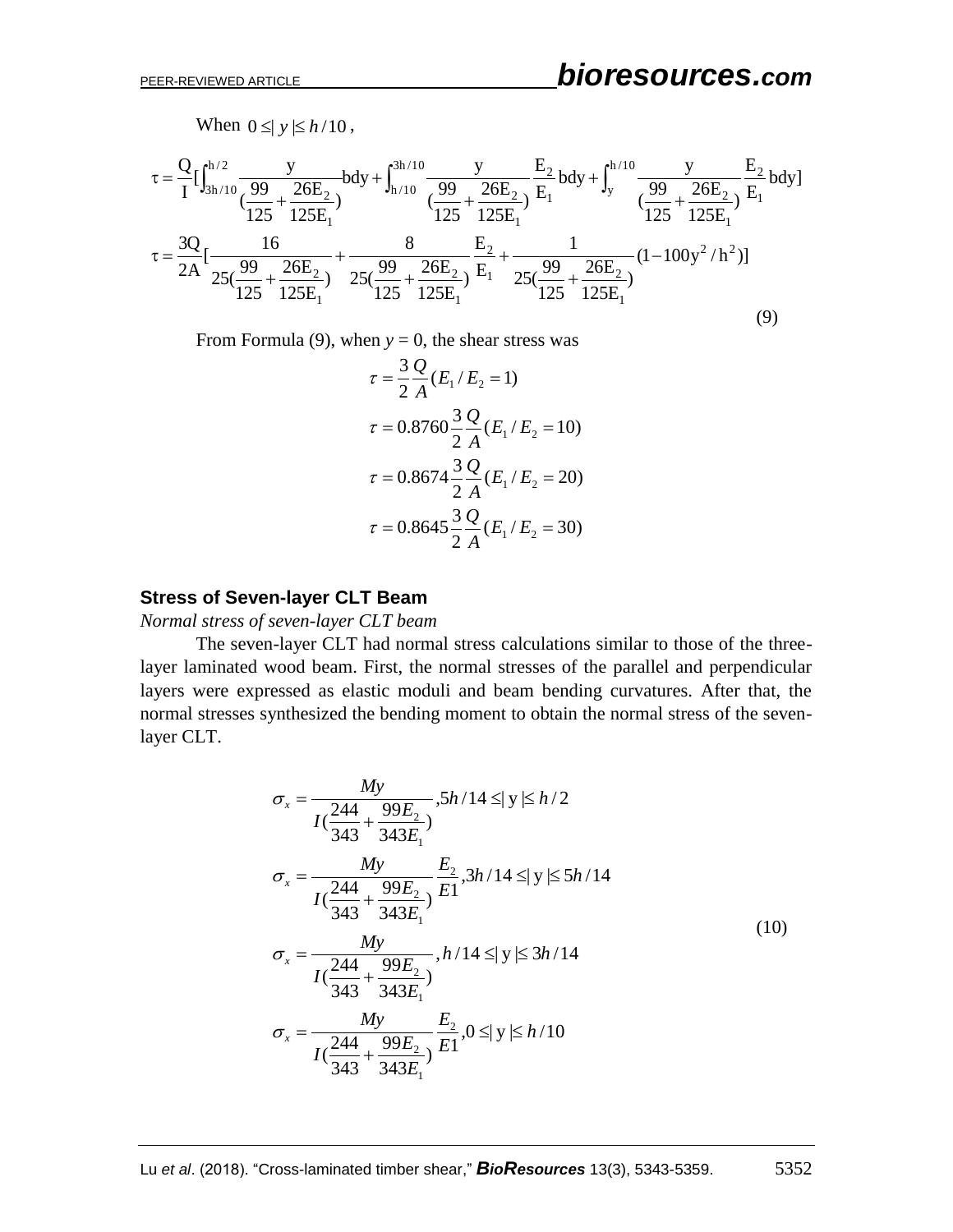#### *Shear stress of seven-layer CLT beam*

The interlayer shear stress calculation process for the three-layer and five-layer CLT showed that the following four integrals needed to be calculated to obtain the interlaminar shear stress of seven-layer CLT.

When  $5h/14 \leq y \leq h/2$ .

$$
\tau = \frac{Q}{I} \int_{y}^{h/2} \frac{y}{\left(\frac{244}{343} + \frac{99E_2}{343E_1}\right)} b dy = \frac{3Q}{2A} \frac{1}{\left(\frac{244}{343} + \frac{99E_2}{343E_1}\right)} (1 - 4y^2/h^2)
$$
(11)

When 
$$
3h/14 \le |y| \le 5h/14
$$
:  
\n
$$
\tau = \frac{Q}{I} \int_{y}^{5h/14} \frac{y}{\left(\frac{244}{343} + \frac{99E_2}{343E_1}\right)} \frac{E_2}{E_1} b dy = \frac{3Q}{2A} \frac{1}{\left(\frac{244}{343} + \frac{99E_2}{343E_1}\right)} \frac{E_2}{E_1} 4(25/196 - y^2/h^2) \quad (12)
$$

When 
$$
h/14 \le |y| \le 3h/14
$$
:  
\n
$$
\tau = \frac{Q}{I} \int_{y}^{3h/14} \frac{y}{\left(\frac{244}{343} + \frac{99E_2}{343E_1}\right)} b dy = \frac{3Q}{2A} \frac{1}{\left(\frac{244}{343} + \frac{99E_2}{343E_1}\right)} 4(9/196 - y^2/h^2)
$$
\n(13)

When 
$$
0 \le |y| \le h/14
$$
.  
\n
$$
\tau = \frac{Q}{I} \int_{y}^{h/14} \frac{y}{\frac{244}{343} + \frac{99E_2}{343E_1}} \frac{E_2}{E_1} b dy = \frac{3Q}{2A} \frac{1}{\left(\frac{244}{343} + \frac{99E_2}{343E_1}\right)} \frac{E_2}{E_1} 4(1/196 - y^2/h^2)
$$
(14)

If  $y = 5h/14$ , then the shear stress could be expressed as

$$
\tau = 0.4898 \frac{3Q}{2A} (E_1 / E_2 = 1)
$$
  
\n
$$
\tau = 0.6617 \frac{3}{2} \frac{Q}{A} (E_1 / E_2 = 10)
$$
  
\n
$$
\tau = 0.6748 \frac{3}{2} \frac{Q}{A} (E_1 / E_2 = 20)
$$
  
\n
$$
\tau = 0.6793 \frac{3}{2} \frac{Q}{A} (E_1 / E_2 = 30)
$$

If  $y = 3h/14$ , then the shear stress was

$$
\tau = 0.8164 \frac{3}{2} \frac{Q}{A} (E_1 / E_2 = 1)
$$
  

$$
\tau = 0.7059 \frac{3}{2} \frac{Q}{A} (E_1 / E_2 = 10)
$$
  

$$
\tau = 0.6972 \frac{3}{2} \frac{Q}{A} (E_1 / E_2 = 20)
$$
  

$$
\tau = 0.6943 \frac{3}{2} \frac{Q}{A} (E_1 / E_2 = 30)
$$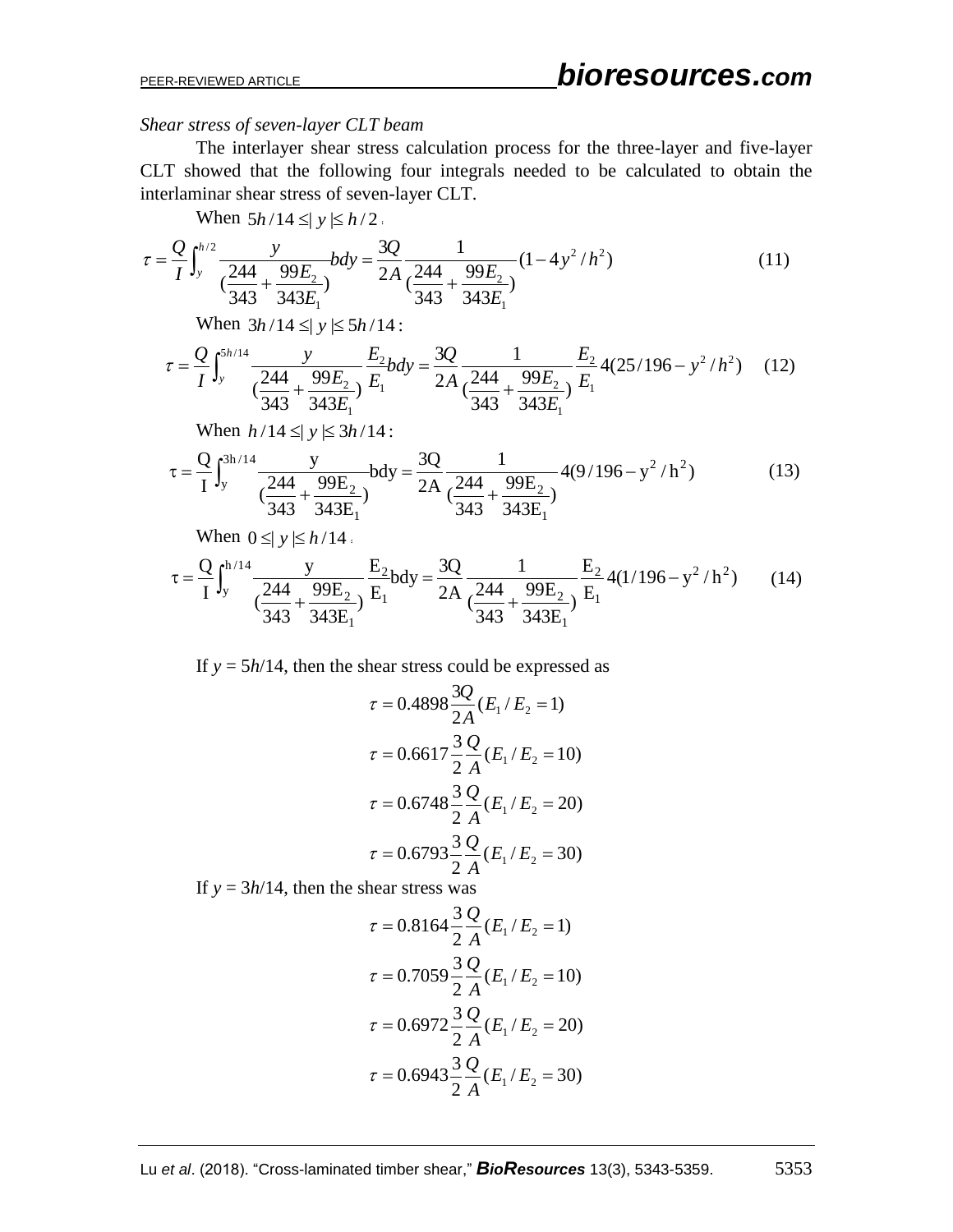If  $y = h/14$ , then the shear stress was

$$
\tau = 0.9797 \frac{3}{2} \frac{Q}{A} (E_1 / E_2 = 1)
$$

$$
\tau = 0.9265 \frac{3}{2} \frac{Q}{A} (E_1 / E_2 = 10)
$$

$$
\tau = 0.9221 \frac{3}{2} \frac{Q}{A} (E_1 / E_2 = 20)
$$

$$
\tau = 0.9207 \frac{3}{2} \frac{Q}{A} (E_1 / E_2 = 30)
$$

If  $y = 0$ , then the shear stress was

$$
\tau = 0.4898 \frac{3}{2} \frac{Q}{A} (E_1 / E_2 = 1)
$$
  

$$
\tau = 0.9288 \frac{3}{2} \frac{Q}{A} (E_1 / E_2 = 10)
$$
  

$$
\tau = 0.9235 \frac{3}{2} \frac{Q}{A} (E_1 / E_2 = 20)
$$
  

$$
\tau = 0.9216 \frac{3}{2} \frac{Q}{A} (E_1 / E_2 = 30)
$$

Based on the shear stress analysis and results of CLT beam, the ratios of the interlaminar shear stresses (three-layered, five-layered, and the seven-layered CLT) and the maximum shear stress of the equidirectional laminated wood (1.5*Q*/*A*) were obtained (Table 1).

| <b>CLT</b>      | Y-coordinate | $E_1/E_2$ |        |        |        |
|-----------------|--------------|-----------|--------|--------|--------|
|                 |              | 1         | 10     | 20     | 30     |
| Three<br>layers | h/2          | 0         | 0      | 0      | 0      |
|                 | h/6          | 0.8889    | 0.9195 | 0.9213 | 0.9219 |
|                 | 0            | 1         | 0.9310 | 0.9271 | 0.9257 |
| Five layers     | h/2          | 0         | 0      | 0      | 0      |
|                 | 3h/10        | 0.6400    | 0.7874 | 0.7976 | 0.8011 |
|                 | h/10         | 0.9600    | 0.8268 | 0.8175 | 0.8145 |
|                 | $\Omega$     | 1         | 0.8760 | 0.8674 | 0.8645 |
| Seven<br>layers | h/2          | 0         | 0      | 0      | 0      |
|                 | 5h/14        | 0.4898    | 0.6617 | 0.6748 | 0.6793 |
|                 | 3h/14        | 0.8164    | 0.7059 | 0.6972 | 0.6943 |
|                 | h/14         | 0.9796    | 0.9495 | 0.9273 | 0.9243 |
|                 | 0            | 1         | 0.9524 | 0.9288 | 0.9252 |

**Table 1.** Interlaminar Shear Stress ( $\tau/1.5\tau_{\text{av}}$ ) of CLT,  $\tau_{\text{av}} = Q/A, A = bh$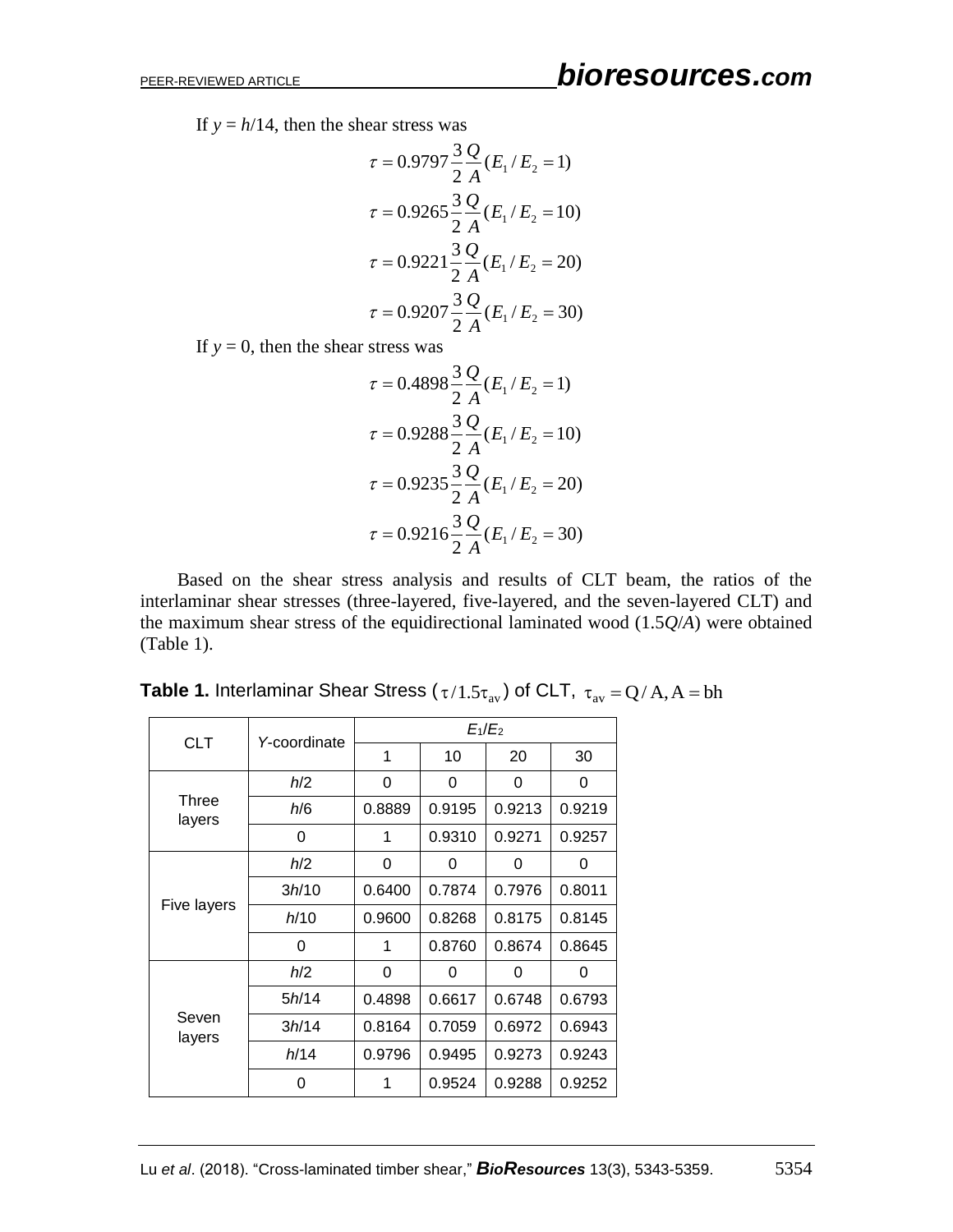Figures 7 and 8 show the distributions of interlaminar shear stress of the five-layer and seven-layer CLT beams  $(E_1/E_2 = 20)$ , respectively, compared to the equidirectional laminated timber beams  $(E_1/E_2 = 1)$ .

For the five-layer, seven-layer, and equidirectional laminated timber beams  $(E_1/E_2)$  $= 1$ ), the shear stress followed approximately a parabolic distribution along the depth of section. This was consistent with the fact that the shear stress of the isotropic material beam followed a parabolic distribution along the depth of the section height.

The shear stress of the orthogonal laminated timber beam did not continue to follow the parabolic distribution along the depth of the section, but showed a balanced value along the height variation. The maximums, located in the neutral layer, were about 87 and 93% of 1.5 times that of the average shear stress, respectively.





 $\tau/1.5\tau$ <sub>m</sub>

**Fig. 7.** Distributions of interlaminar shear stress of fivelayer CLT beam  $(E_1/E_2 = 20)$  and equidirectional laminated timber beam (*E*1/*E*2 = 1) along height of the section

**Fig. 8.** Distributions of interlaminar shear stress of seven-layer CLT beam  $(E_1/E_2 = 20)$  and equidirectional laminated timber beam  $(E_1/E_2 = 1)$ along the height of section

## **Interlaminar Shear Strength of CLT**

According to the data in Table 1, the maximum interlaminar shear stress of CLT beam was expressed as

$$
\tau = k_{\text{eff}} \frac{3Q}{2A} \tag{15}
$$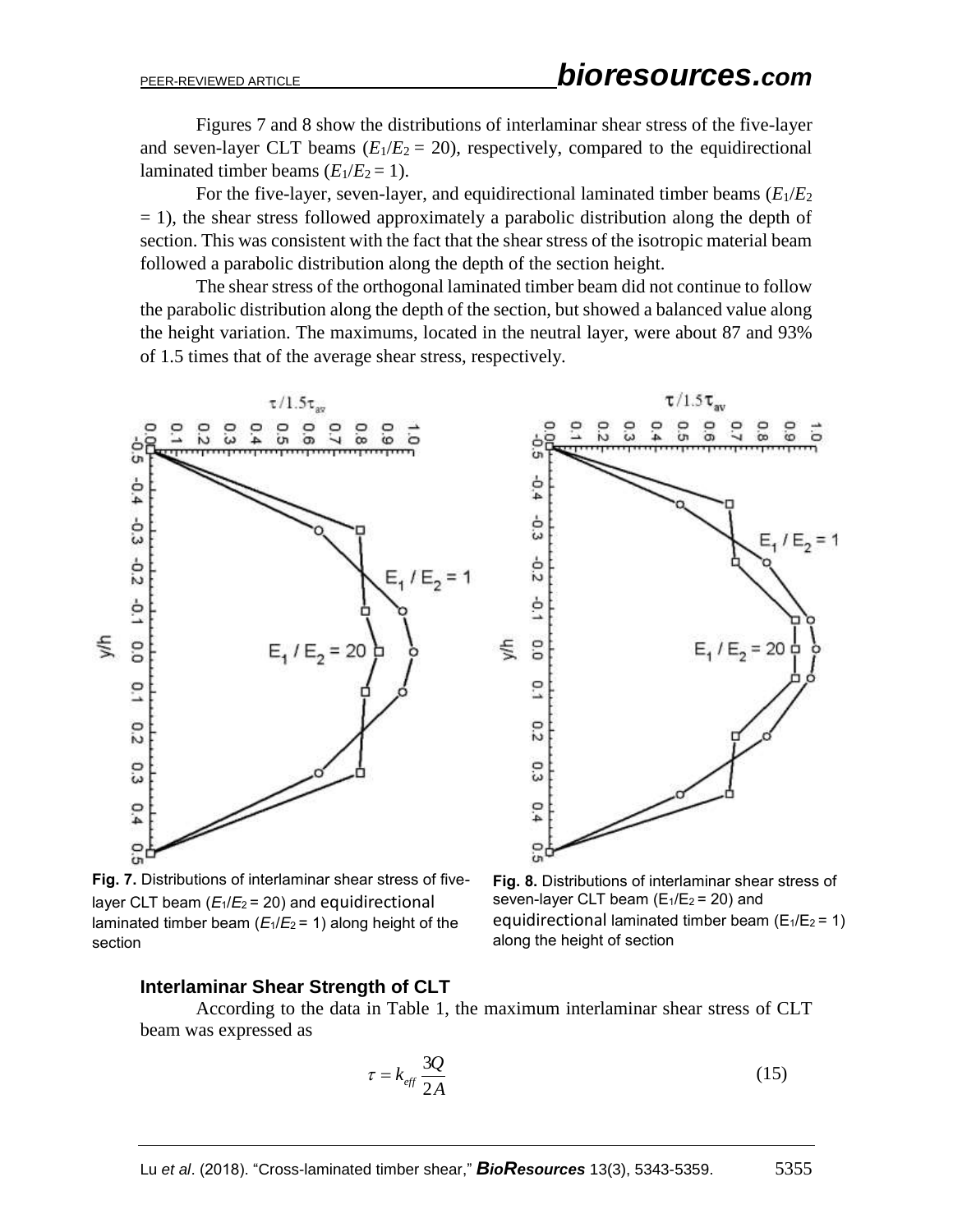where  $K_{\text{eff}}$  is defined as the ratio between the maximum interlaminar shear stress and 1.5 times of the average shear stress on the cross section of CLT beam,  $K_{\text{eff}}$  is related to  $E_1/E_2$ , the number of orthogonal laminated layers and the locations of the layers in the section,

The elastic modulus ratio  $E_1/E_2$  of CLT was usually larger than 10. Therefore, the correction coefficient *Keff* in the formula depended mainly on the number of layers of CLT (Table 1).

When the three-layer CLT was loaded in the three-point bending test, the interlaminar shear failure surface was close to the lower support and near the interface between the parallel and perpendicular layers. Here, the bending moment was small, and the shear stress was  $Q = P/2$ . Therefore, the normal bending stress, which was small relative to the shear stress, could be ignored. The interlaminar damage surface was near the interface between the parallel and perpendicular layers, inclining to the parallel layer.

Given *y*=*h*/6, the correction coefficient  $K_{\text{eff}} \approx 0.92$ . In the three-point bending test, the interlaminar shear strength of the three-layer CLT could be expressed as

$$
\tau = 0.92 \frac{3P_{\text{max}}}{4bh} \tag{16}
$$

where  $\tau$  is the interlaminar shear strength of CLT (MPa),  $P_{\text{max}}$  is the maximum load in the load-displacement curve (N), *b* is the width of specimen (mm), and *h* is the thickness of specimen (mm).

According to Table 1, for the five-layer CLT,  $K_{\text{eff}} \approx 0.82$ , while for seven-layer CLT,  $K_{\text{eff}} \approx 0.93$ . Therefore, the interlaminar shear strength of the five-layer CLT could be expressed as *bh P* 4  $\tau = 0.82 \frac{3P_{\text{max}}}{\mu}$ , while the interlaminar shear strength of the seven-layer CLT *P*

could be expressed as *bh* 4  $\tau = 0.93 \frac{3 P_{\text{max}}}{1.1 \text{ m}}$ .

|  | Table 2. Interlaminar Shear Strength Test Results of Three-layer CLT Hemlock |  |  |
|--|------------------------------------------------------------------------------|--|--|
|  | with Grade 1 along the Main Strength Direction                               |  |  |

| Specimen                              | $P_{\text{max}}$ | Interlaminar Shear | Average Interlaminar Shear |  |
|---------------------------------------|------------------|--------------------|----------------------------|--|
| No.                                   | (kN)             | Strength (MPa)     | Strength (MPa)             |  |
| $1 - 1$                               | 106.40           | 2.29               |                            |  |
| $1 - 2$                               | 96.57            | 2.06               |                            |  |
| $1 - 3$                               | 96.47            | 2.12               | 2.16                       |  |
| $1 - 4$                               | 97.75            | 2.18               |                            |  |
| $2 - 1$                               | 86.68            | 1.89               |                            |  |
| $2 - 2$                               | 97.84            | 2.11               | 1.97                       |  |
| $2 - 3$                               | 82.00            | 1.76               |                            |  |
| $2 - 4$                               | 97.12            | 2.12               |                            |  |
| $3 - 1$                               | 95.11            | 2.08               |                            |  |
| $3 - 2$                               | 82.00            | 1.78               |                            |  |
| $3 - 3$                               | 103.50           | 2.34               | 2.04                       |  |
| $3 - 4$                               | 86.00            | 1.94               |                            |  |
| Average (Coefficient<br>of Variation) |                  | 2.06(8.8%)         |                            |  |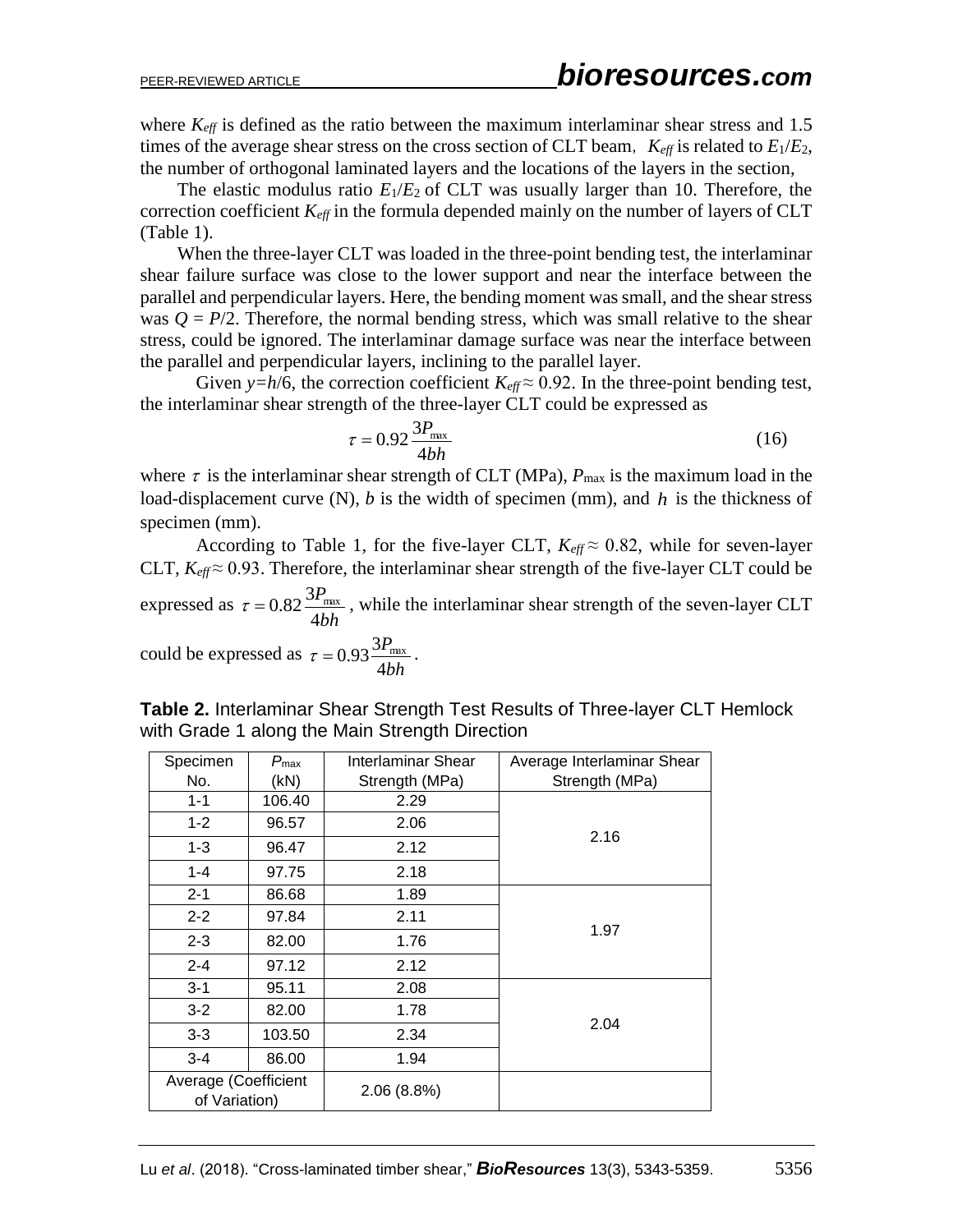Tables 2 and 3 show the interlaminar shear strengths of the three-layer CLT hemlock with Grades 1 and 2 along the main strength direction as determined by the test.

| Specimen<br>No.                       | $P_{\text{max}}(kN)$ | Interlaminar Shear<br>Strength (MPa) | Average Interlaminar Shear<br>Strength (MPa) |  |
|---------------------------------------|----------------------|--------------------------------------|----------------------------------------------|--|
| $4 - 1$                               | 76.81                | 1.67                                 |                                              |  |
| $4 - 2$                               | 69.07                | 1.53                                 | 1.58                                         |  |
| $4 - 3$                               | 62.66                | 1.37                                 |                                              |  |
| $4 - 4$                               | 78.32                | 1.73                                 |                                              |  |
| $6 - 1$                               | 82.86                | 1.82                                 |                                              |  |
| $6 - 2$                               | 77.60                | 1.68                                 | 1.71                                         |  |
| $6 - 3$                               | 80.66                | 1.77                                 |                                              |  |
| $6 - 4$                               | 71.76                | 1.57                                 |                                              |  |
| $8 - 1$                               | 85.04                | 1.81                                 |                                              |  |
| $8 - 2$                               | 100.60               | 2.13                                 |                                              |  |
| $8 - 3$                               | 83.71                | 1.81                                 | 1.90                                         |  |
| $8 - 4$                               | 85.16                | 1.85                                 |                                              |  |
| Average (Coefficient of<br>Variation) |                      | 1.73 (11.0%)                         |                                              |  |

**Table 3.** Interlaminar Shear Strength Test Results of Three-layer CLT Hemlock with Grade 2 along the Main Strength Direction

The hemlocks are classified according to *E<sup>L</sup>* values. For hemlock CLT of Grades 1 and 2, the interlaminar shear strengths were 2.06 and 1.73 MPa, respectively, with a difference of 19%. Therefore, the interlaminar shear strength of CLT was positively correlated with the elastic modulus of the CLT parallel layer. This explains the importance of wood classification in engineering applications.

# **CONCLUSIONS**

- 1. For the beams with equidirectional laminated timber, the shear stress followed approximately a parabolic distribution along the height of rectangular section. The shear stresses on the upper and lower edge points of the section were equal to zero. On the neutral layer, the shear stress reached the maximum, namely 1.5 times that of the average shear stress of the section.
- 2. The shear stress of CLT beam no longer approximately follows a parabolic distribution along the height of rectangular section. With the increase of CLT layers, the shear stress on the cross section tends to be more uniformly distributed. The maximum shear stress is less than 1.5 times of the average shear stress on the cross section. Its value is related to number of layers, parallel layer, perpendicular layer and the ratio between elastic modulus of parallel and perpendicular layer  $E_1/E_2$ .
- 3. During the three-point bending test, the CLT short span beam exhibited three failure modes, namely perpendicular layer rolling shear, CLT interlaminar, and parallel layer bending failures.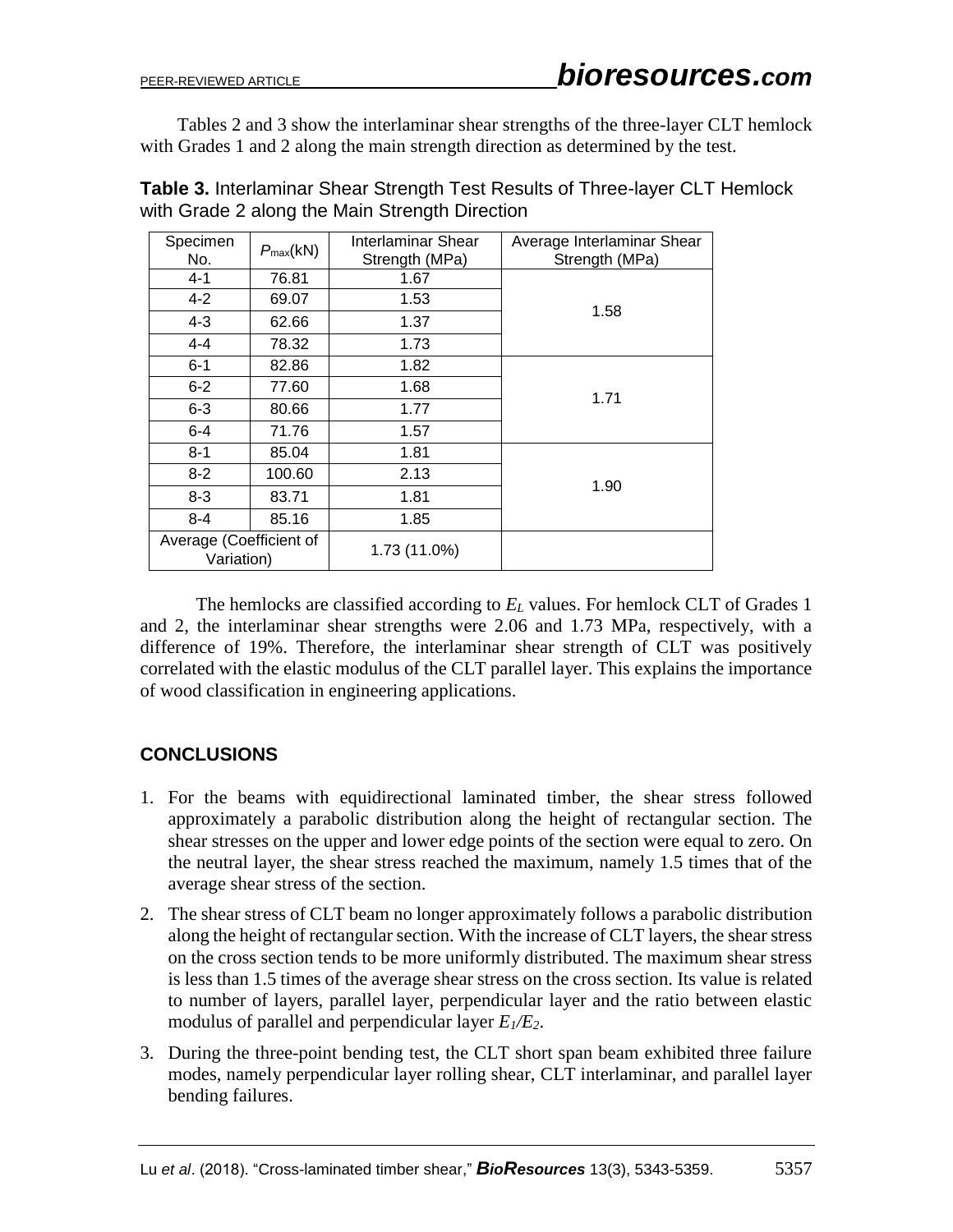4. For the three-point bending tests of three-layer, five-layer, and seven-layer CLT short span beams, the interlaminar shear strengths could be uniformly expressed as

4bh  $\tau = k_{\text{eff}} \frac{3P_{\text{max}}}{4H}$ , where  $K_{\text{eff}}$  values were 0.92, 0.82, and 0.93, respectively, and  $P_{\text{max}}$  was

determined by the maximum load of the load-displacement curve recorded in the threepoint bending tests.

5. The interlaminar shear strength of CLT was positively correlated with the elastic modulus of the parallel layer. Grading the timbers according to the elastic modulus could improve the interlaminar shear strength of CLT.

# **ACKNOWLEDGEMENTS**

This study was funded by the Priority Academic Program Development of Jiangsu Higher Education Institutions (PAPD) and the 2017 Jiangsu Province Forestry Science and Technology Innovation and Extension Fund (LYKJ[2017]41).

# **REFERENCES CITED**

- ANSI/APA PRG 320-2012. "Standard for performance-rated cross-laminated timber," New York, USA.
- ASTM D-198-2015. "Standard test methods of static tests of lumber in structural sizes," Pennsylvania, USA.
- Cao, Y., Wang, Y. L., and Wang, Z. (2016). "Application and research progress of overseas cross-laminated timber (CLT) construction," *China Forest Products Industry* 13(12), 3-7. DOI: [10.3969/j.issn.1001-5299.2016.12.001](http://www.wanfangdata.com.cn/details/javascript:void(0);)
- Gagnon, S., Bilek, E. M., Podsto, L. Crespell, P., Gagnon, S., and Bilek, E. M. (2012). *CLT Handbook: Cross-laminated Timber*, FPInnovation, New York, USA.
- Que, Z. L., Li, Z. R., and Wang, F. B. (2017). "Review of research and development status of cross-laminated timber used by medium high-rise structure in Europe," *Building Structure* 47(2), 75-80+27. DOI:1002-848X(2017) 02-0075-06
- Shao, B., and Ma, G. X. (1988). "Analysis of effect of shear on deformation of beams," *Journal of Nanjing Institute of Chemical Technology* 10(3), 78-84. DOI: 1671-7627/CN:32-1670/N.
- Sikora, K. S., McPolin, D. O., and Harte, A. M. (2016). "Effects of the thickness of crosslaminated timber (CLT) panels made from Irish Sitka spruce on mechanical performance in bending and shear," *Construction and Building Materials* 116(7), 141-150. DOI: 10.1016/j.conbuildmat.2016.04.145.
- Timoshenko, S., and Gere, J. (1978). *Mechanics of Material*, Science Press, Beijing, China
- Wang, B. J., Pirvu, C., and Lum, C. (2011). "Cross-laminated timber manufacturing," in: *Canadian CLT Handbook*, FPInnovations, Quebec,Canada
- Wang, Z., Gao, Z. Z, and Cao, Y. (2016). "Dynamic measuring Poisson's Ratio μLT, μLR and μRT of lumbers by electrical method," *Scientia Silvae Sinicae* 52(8), 104- 114. DOI:10.11707/j.1001-7488.20160813.